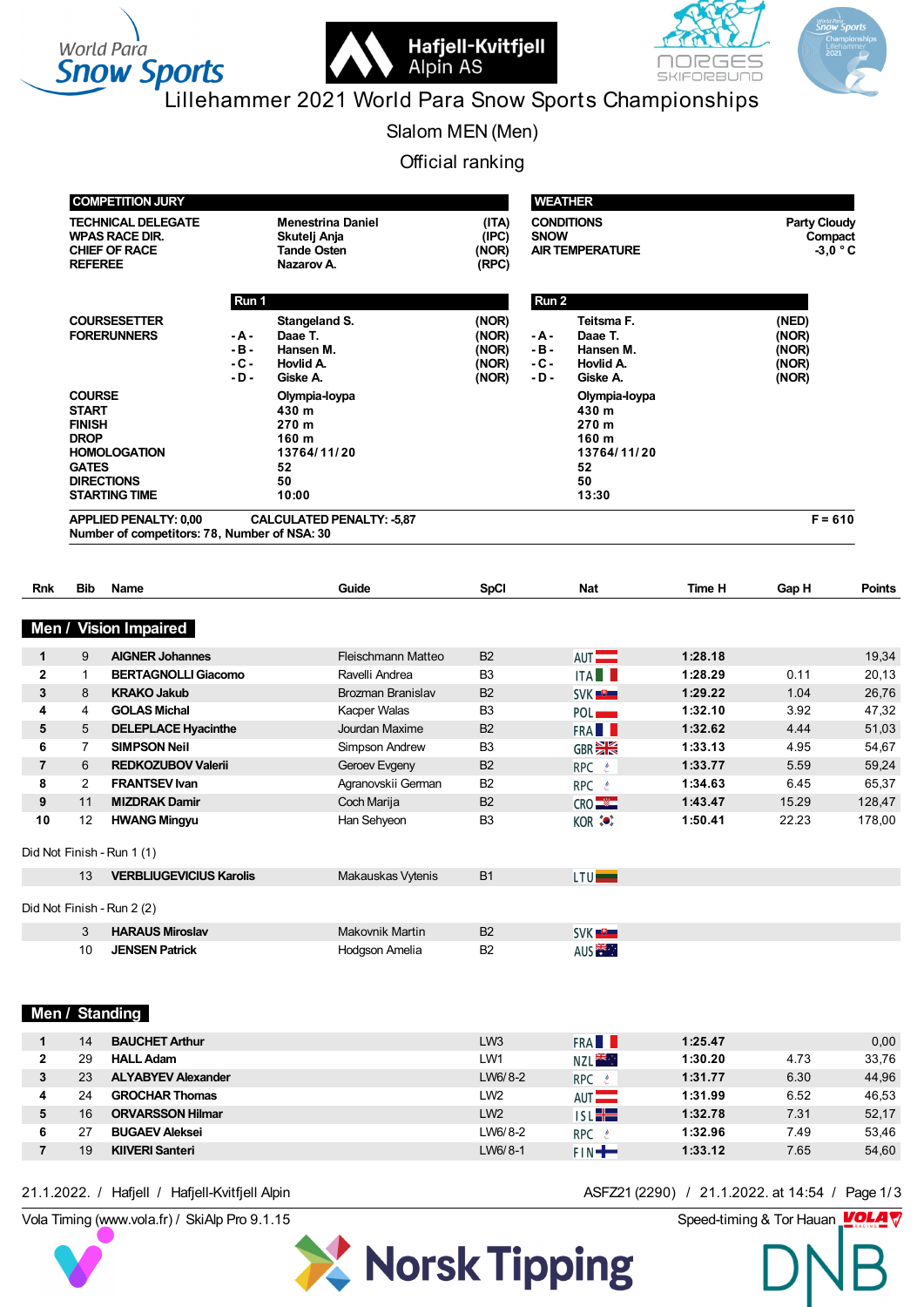## Lillehammer 2021 World Para Snow Sports Championships Slalom MEN (Men) Official ranking

| <b>Rnk</b>               | <b>Bib</b> | Name                         | Guide | <b>SpCI</b>     | <b>Nat</b>         | Time H  | Gap H   | <b>Points</b> |
|--------------------------|------------|------------------------------|-------|-----------------|--------------------|---------|---------|---------------|
| 8                        | 21         | <b>BURNHAM Oscar</b>         |       | LW6/8-2         | FRA <b>II</b>      | 1:33.37 | 7.90    | 56,38         |
| 9                        | 32         | <b>BROISIN Jordan</b>        |       | LW4             | FRA <b>II</b>      | 1:35.09 | 9.62    | 68,66         |
| 10                       | 20         | <b>WALSH Thomas Charles</b>  |       | LW4             | USA <sup>LL</sup>  | 1:35.46 | 9.99    | 71,30         |
| 11                       | 31         | <b>WHITLEY James</b>         |       | LW5/7-3         | GBR <sub>2</sub>   | 1:35.77 | 10.30   | 73,51         |
| 12                       | 25         | <b>MIKUSHIN Alexey</b>       |       | LW6/8-1         | RPC &              | 1:36.05 | 10.58   | 75,51         |
| 13                       | 17         | <b>MISAWA Hiraku</b>         |       | LW <sub>2</sub> | JPN $\bullet$      | 1:37.03 | 11.56   | 82,50         |
| 14                       | 36         | <b>SEGERS Jules</b>          |       | LW9-2           | FRA <b>N</b>       | 1:37.08 | 11.61   | 82,86         |
| 15                       | 15         | <b>GOURLEY Mitchell</b>      |       | LW6/8-2         | AUS <sup>TER</sup> | 1:37.33 | 11.86   | 84,64         |
| 16                       | 35         | <b>GLOETZNER Christoph</b>   |       | LW <sub>2</sub> | GER <sup>1</sup>   | 1:37.40 | 11.93   | 85,14         |
| 17                       | 30         | <b>CUCHE Robin</b>           |       | LW9-2           | SUI <sup>L</sup>   | 1:37.47 | 12.00   | 85,64         |
| 18                       | 49         | <b>SKOGLUND Arvid</b>        |       | LW6/8-2         | SWE <sup>--</sup>  | 1:39.18 | 13.71   | 97,85         |
| 19                       | 42         | <b>KRESS Leander</b>         |       | LW <sub>2</sub> | GER <sup>1</sup>   | 1:42.10 | 16.63   | 118,69        |
| 20                       | 37         | <b>SZCZESNY Andrzej</b>      |       | LW <sub>2</sub> | POL <sub>p</sub>   | 1:44.53 | 19.06   | 136,03        |
| 21                       | 48         | <b>NILSSON GRASTO Marcus</b> |       | LW5/7-2         | NOR <sup>-1</sup>  | 1:51.36 | 25.89   | 184,78        |
| 22                       | 40         | <b>HALGREN Patrick</b>       |       | LW <sub>2</sub> | USA <sup>E</sup>   | 1:54.88 | 29.41   | 209,90        |
|                          |            | Did Not Finish - Run 1 (1)   |       |                 |                    |         |         |               |
|                          | 38         | <b>O'CALLAGHAN Jonty</b>     |       | LW9-1           | AUS <sup>TH</sup>  |         |         |               |
| Disqualified - Run 1 (2) |            |                              |       |                 |                    |         |         |               |
|                          | 39         | <b>BOURDENX Manoel</b>       |       | LW4             | FRA <b>N</b>       |         | Gate 42 |               |
|                          | 44         | <b>VASILEV Ivan</b>          |       | LW6/8-2         | RPC &              |         | Gate 48 |               |
|                          |            | Did Not Finish - Run 2 (12)  |       |                 |                    |         |         |               |
|                          | 18         | <b>WOOD Spencer</b>          |       | LW9-2           | USA <sup>E</sup>   |         |         |               |
|                          | 22         | <b>PFYL Thomas</b>           |       | LW9-2           | SUI <sup>T</sup>   |         |         |               |
|                          | 26         | <b>TAKAHASHI Kohei</b>       |       | LW9-2           | JPN $\bullet$      |         |         |               |
|                          | 28         | <b>KEEFE Jesse</b>           |       | LW4             | USA <sup>E</sup>   |         |         |               |
|                          | 33         | <b>PELIZZARI Federico</b>    |       | LW6/8-2         | <b>ITAL</b>        |         |         |               |
|                          | 34         | <b>LINDSTROEM Aaron</b>      |       | LW6/8-2         | SWE <sup>-</sup>   |         |         |               |
|                          | 41         | <b>PUIG DAVI Roger</b>       |       | LW9-2           | AND <sup>R</sup>   |         |         |               |
|                          | 43         | <b>HARAGHEY Andrew</b>       |       | LW1             | USA <sup>IE</sup>  |         |         |               |
|                          | 45         | <b>STUUT Jeffrey</b>         |       | LW <sub>3</sub> | NED                |         |         |               |
|                          | 46         | <b>KOIKE Gakuta</b>          |       | LW6/8-2         | JPN $\bullet$      |         |         |               |
|                          | 47         | <b>MOXLEY Martin</b>         |       | LW9-2           | USA <b>LE</b>      |         |         |               |
|                          | 50         | <b>MAZI Remi</b>             |       | LW6/8-2         | <b>BEL</b>         |         |         |               |

## **Men / Sitting**

|                | 51 | <b>PEDERSEN Jesper</b>     | <b>LW11</b> | NOR <sup>-1</sup>            | 1:27.61 |       | 15,27  |
|----------------|----|----------------------------|-------------|------------------------------|---------|-------|--------|
| $\mathbf{2}$   | 57 | <b>PIERREL Victor</b>      | LW11        | FRA <b>II</b>                | 1:30.28 | 2.67  | 34,33  |
| 3              | 61 | <b>DE LANGEN Niels</b>     | LW12-2      | NED                          | 1:31.37 | 3.76  | 42,11  |
| 4              | 52 | <b>SLIVNIK Jernej</b>      | LW12-1      | SLO <sup>P</sup>             | 1:34.62 | 7.01  | 65,30  |
| 5              | 58 | <b>SIKORSKI Igor</b>       | <b>LW11</b> | POL <sub>1</sub>             | 1:34.76 | 7.15  | 66,30  |
| 6              | 54 | <b>MEIJER Floris</b>       | LW10-2      | NED                          | 1:38.07 | 10.46 | 89,93  |
| $\overline{7}$ | 64 | <b>PLANTEY Enrique</b>     | <b>LW11</b> | $ARG -$                      | 1:42.16 | 14.55 | 119,12 |
| 8              | 69 | <b>HANLON Josh</b>         | LW12-2      | AUS <sup><sub>14</sub></sup> | 1:43.44 | 15.83 | 128,25 |
| 9              | 65 | <b>HAN Sang Min</b>        | LW12-1      | KOR **                       | 1:49.61 | 22.00 | 172,29 |
| 10             | 71 | <b>CHRISTEN Pascal</b>     | LW10-2      | $SUI$ $\pm$                  | 1:57.72 | 30.11 | 230,17 |
| 11             | 74 | <b>DRAHOS Petr</b>         | LW12-1      | CZE <sub>D</sub>             | 1:59.85 | 32.24 | 245,37 |
| 12             | 73 | <b>NYBO Adam Bording</b>   | LW12-1      | DEN <b>EE</b>                | 2:00.58 | 32.97 | 250,58 |
| 13             | 67 | <b>SHEEN Dan</b>           | LW12-2      | GBR <sub>2</sub>             | 2:11.73 | 44.12 | 330,16 |
|                |    | Did Not Start - Run 1 (1)  |             |                              |         |       |        |
|                | 77 | <b>GYUROV Vladimir</b>     | LW10-1      | <b>BUL</b>                   |         |       |        |
|                |    |                            |             |                              |         |       |        |
|                |    | Did Not Finish - Run 1 (9) |             |                              |         |       |        |
|                | 55 | <b>BAMBOUSEK Pavel</b>     | LW12-1      | CZE <sub>2</sub>             |         |       |        |
|                |    |                            |             |                              |         |       |        |

21.1.2022. / Hafjell / Hafjell-Kvitfjell Alpin<br>Vola Timing (www.vola.fr) / SkiAlp Pro 9.1.15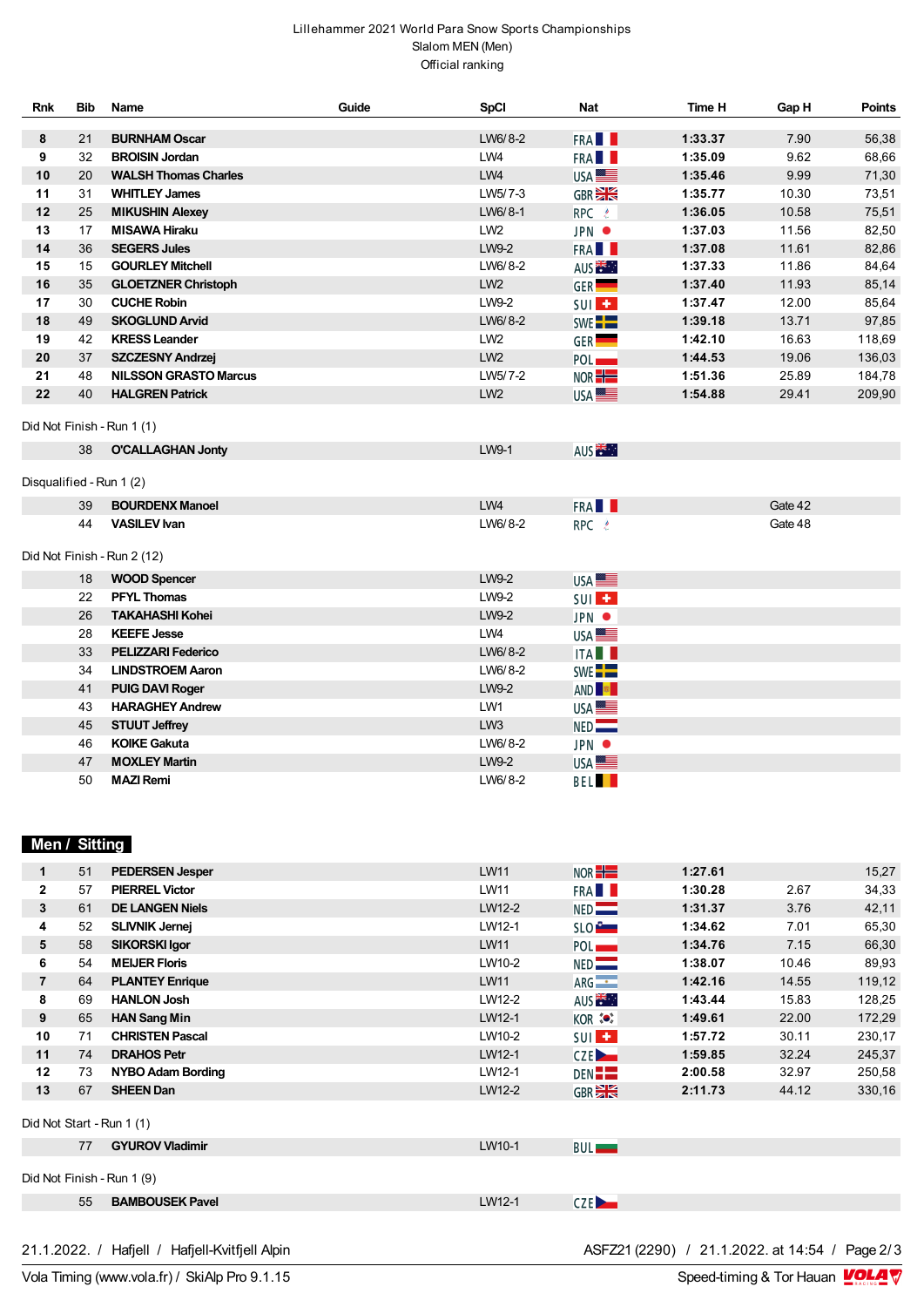## Lillehammer 2021 World Para Snow Sports Championships Slalom MEN (Men) Official ranking

| <b>Rnk</b>      | <b>Bib</b> | Name                       | Guide   | <b>SpCI</b> | <b>Nat</b>                        | Time H | Gap H   | <b>Points</b> |
|-----------------|------------|----------------------------|---------|-------------|-----------------------------------|--------|---------|---------------|
|                 | 62         | <b>BRAZ-DAGAND Lou</b>     |         | LW10-2      | FRA <b>II</b>                     |        |         |               |
|                 | 66         | <b>PELIT Murat</b>         |         | <b>LW11</b> |                                   |        |         |               |
|                 | 68         | <b>SLEGG Alex</b>          |         | LW12-1      | SUI <sup>L</sup><br><b>GBREEK</b> |        |         |               |
|                 | 70         | <b>EWEN Aaron</b>          |         | <b>LW11</b> |                                   |        |         |               |
|                 | 72         | <b>ENIGL Robert</b>        |         | LW12-1      | NZL <sup>SK</sup> .               |        |         |               |
|                 | 75         |                            |         | LW12-1      | USA <sup>SS</sup>                 |        |         |               |
|                 | 76         | <b>JANG Daegyun</b>        |         | LW10-1      | KOR :                             |        |         |               |
|                 |            | <b>DUMITY Richard</b>      |         |             | HUN                               |        |         |               |
|                 | 78         | <b>ABBASOV Dashqin</b>     |         | LW12-1      | AZE <sup>LO</sup>                 |        |         |               |
|                 |            | Disqualified - Run 1 (3)   |         |             |                                   |        |         |               |
|                 | 53         | <b>BAMBUR Jasmin</b>       |         | <b>LW11</b> | USA <b>LE</b>                     |        | Gate 3  |               |
|                 | 59         | <b>GFATTERHOFER Markus</b> |         | LW10-1      | AUT <sup>-</sup>                  |        | Gate 52 |               |
|                 | 63         | <b>TAULMAN Kyle</b>        |         | <b>LW11</b> | USA <sup>SS</sup>                 |        | Gate 32 |               |
|                 |            | Did Not Finish - Run 2 (2) |         |             |                                   |        |         |               |
|                 | 56         | <b>DRUGAN Ravi</b>         |         | LW12-2      | USA <b>LE</b>                     |        |         |               |
|                 | 60         | <b>KAMPSCHREUR Jeroen</b>  |         | LW12-2      | NED                               |        |         |               |
| <b>RECAP</b>    |            |                            | 1st RUN |             | 2nd RUN                           |        |         |               |
| Records:        |            |                            |         |             |                                   |        | 78      |               |
| Did Not Start:  |            |                            | 1       |             | 0                                 |        |         |               |
|                 |            | NOT PERMITTED TO START:    | 0       |             | 0                                 |        | 0       |               |
| Did Not Finish: |            |                            | 11      |             | 16                                |        | 27      |               |
| Disqualified:   |            |                            | 5       |             | 0                                 |        | 5       |               |
|                 |            |                            |         |             |                                   |        |         |               |
| At Finish:      |            |                            | 45      |             |                                   |        |         |               |

**Technical Delegate: #851 Daniel Menestrina**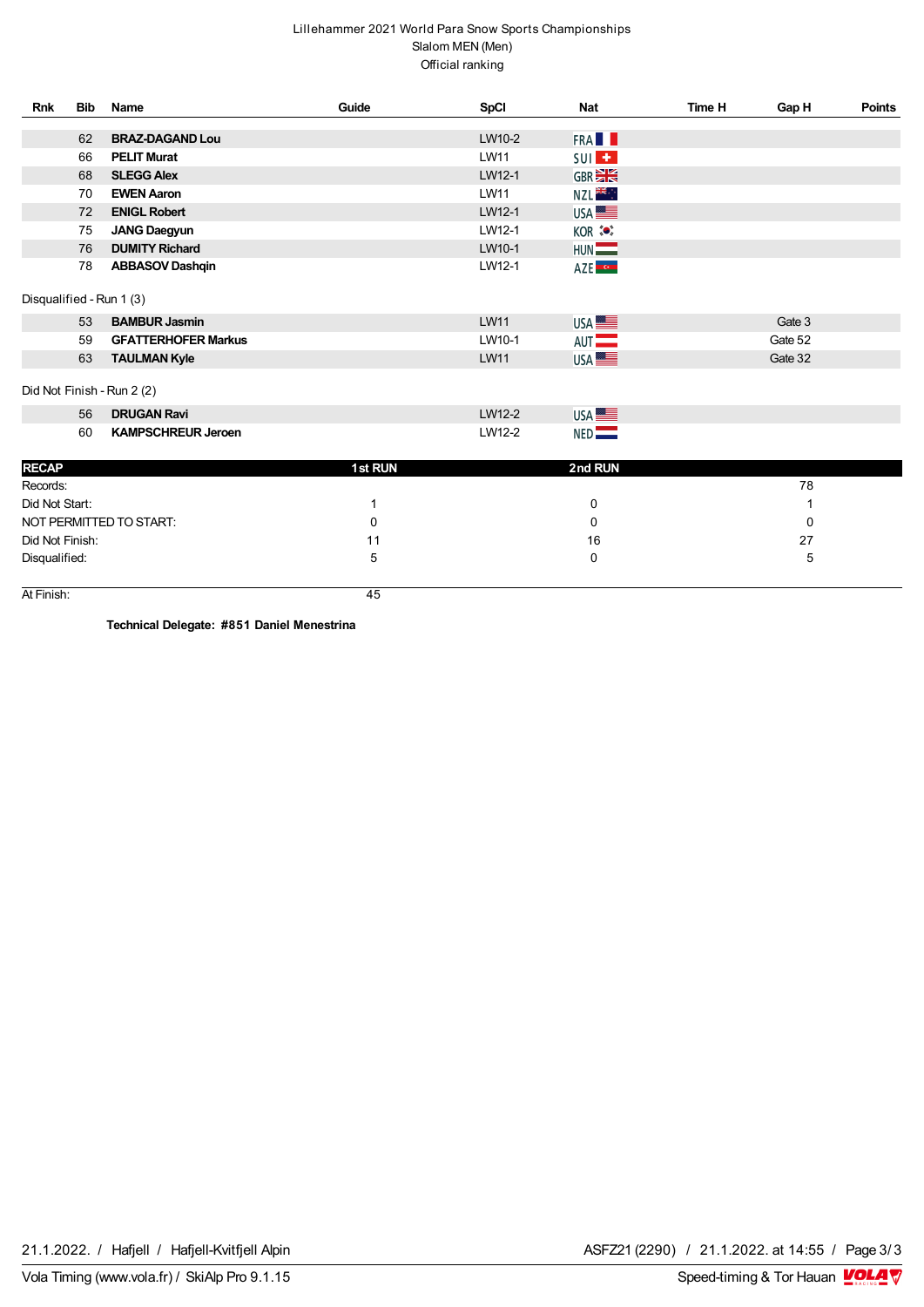



# **Snow Sports**<br>Lillehammer 2021 World Para Snow Sports Championships

Slalom MEN (Men)

Penalty calculation

| <b>Rnk</b>        | Bib | Name                       | Nat                 | Category        | <b>SpCI</b>     | <b>Points</b> | Best 5                   | Race points |
|-------------------|-----|----------------------------|---------------------|-----------------|-----------------|---------------|--------------------------|-------------|
| Best 10 at finish |     |                            |                     |                 |                 |               |                          |             |
| 1                 | 14  | <b>BAUCHET Arthur</b>      | <b>FRA</b>          | Standing        | LW <sub>3</sub> | 0,00          | 0,00                     | 0,00        |
| $\mathbf{2}$      | 51  | <b>PEDERSEN Jesper</b>     | NOR $\frac{1}{1}$   | Sitting         | <b>LW11</b>     | 0,00          | 0,00                     | 15,27       |
| 3                 | 9   | <b>AIGNER Johannes</b>     | AUT <b>THE</b>      | Vision Impaired | <b>B2</b>       | 5,04          | 5,04                     | 19,34       |
| 4                 |     | <b>BERTAGNOLLI Giacomo</b> | ITA                 | Vision Impaired | B <sub>3</sub>  | 1,22          | 1,22                     | 20,13       |
| 5                 | 8   | <b>KRAKO Jakub</b>         | <b>SVK ■ ■ ■</b>    | Vision Impaired | <b>B2</b>       | 43,03         | $\overline{\phantom{a}}$ |             |
| 6                 | 29  | <b>HALL Adam</b>           | NZL <sup>ak</sup> : | Standing        | LW1             | 61,50         | $\blacksquare$           |             |
| $\overline{7}$    | 57  | <b>PIERREL Victor</b>      | FRA <b>LL</b>       | Sitting         | <b>LW11</b>     | 50,82         | $\overline{\phantom{a}}$ |             |
| 8                 | 61  | <b>DE LANGEN Niels</b>     | $NED$ $\qquad$      | Sitting         | LW12-2          | 24,28         | 24,28                    | 42,11       |
| 9                 | 23  | <b>ALYABYEV Alexander</b>  | <b>RPC</b>          | Standing        | LW6/8-2         | 25,53         | $\overline{\phantom{a}}$ |             |
| 10                | 24  | <b>GROCHAR Thomas</b>      | $AUT$ $\qquad$      | Standing        | LW <sub>2</sub> | 26,45         | $\blacksquare$           |             |

#### Best 5 at start

|            | -51 | <b>PEDERSEN Jesper</b>     | $NOR +$    | Sitting         | <b>LW11</b>     | 0,00 |
|------------|-----|----------------------------|------------|-----------------|-----------------|------|
|            | 14  | <b>BAUCHET Arthur</b>      | <b>FRA</b> | Standing        | LW <sub>3</sub> | 0.00 |
|            |     | <b>BERTAGNOLLI Giacomo</b> | <b>ITA</b> | Vision Impaired | B <sub>3</sub>  | 1,22 |
| <b>DNF</b> | 60  | <b>KAMPSCHREUR Jeroen</b>  | NED.       | Sitting         | LW12-2          | 1,31 |
| っ          |     | <b>AIGNER Johannes</b>     | <b>AUT</b> | Vision Impaired | <b>B2</b>       | 5,04 |
|            |     |                            |            |                 |                 |      |

(DNF: Did Not Finish, DSQ: Disqualified)

#### TOTAL

| (B) List points of best 5 at start                | 7,57            |       |
|---------------------------------------------------|-----------------|-------|
| (A) List points of the best 5 to finish in top 10 |                 | 30,54 |
| (C) Race points of corresponding competitors      |                 | 96,85 |
|                                                   |                 |       |
| Calculated penalty $(A + B - C) = -58,74 / 10$    | $-5,87$         |       |
| Correction value (Z)                              | 0,00            |       |
| Category adder                                    | 0,00            |       |
| Applied penalty                                   | $(-5, 87)$ 0,00 |       |

X Norsk Tipping

**Technical Delegate: #851 Daniel Menestrina**

21.1.2022. / Hafjell / Hafjell-Kvitfjell Alpin **ASFZ21 (2290)** / 21.1.2022. at 14:46 / Page 1/1<br>Vola Timing (www.vola.fr) / SkiAlp Pro 9.1.15 Speed-timing & Tor Hauan **VOLA V** 21.1.2022. / Hafjell / Hafjell-Kvitfjell Alpin **ASFZ21 (2290) / 21.1.2022.** at 14:46 / Page 1/1

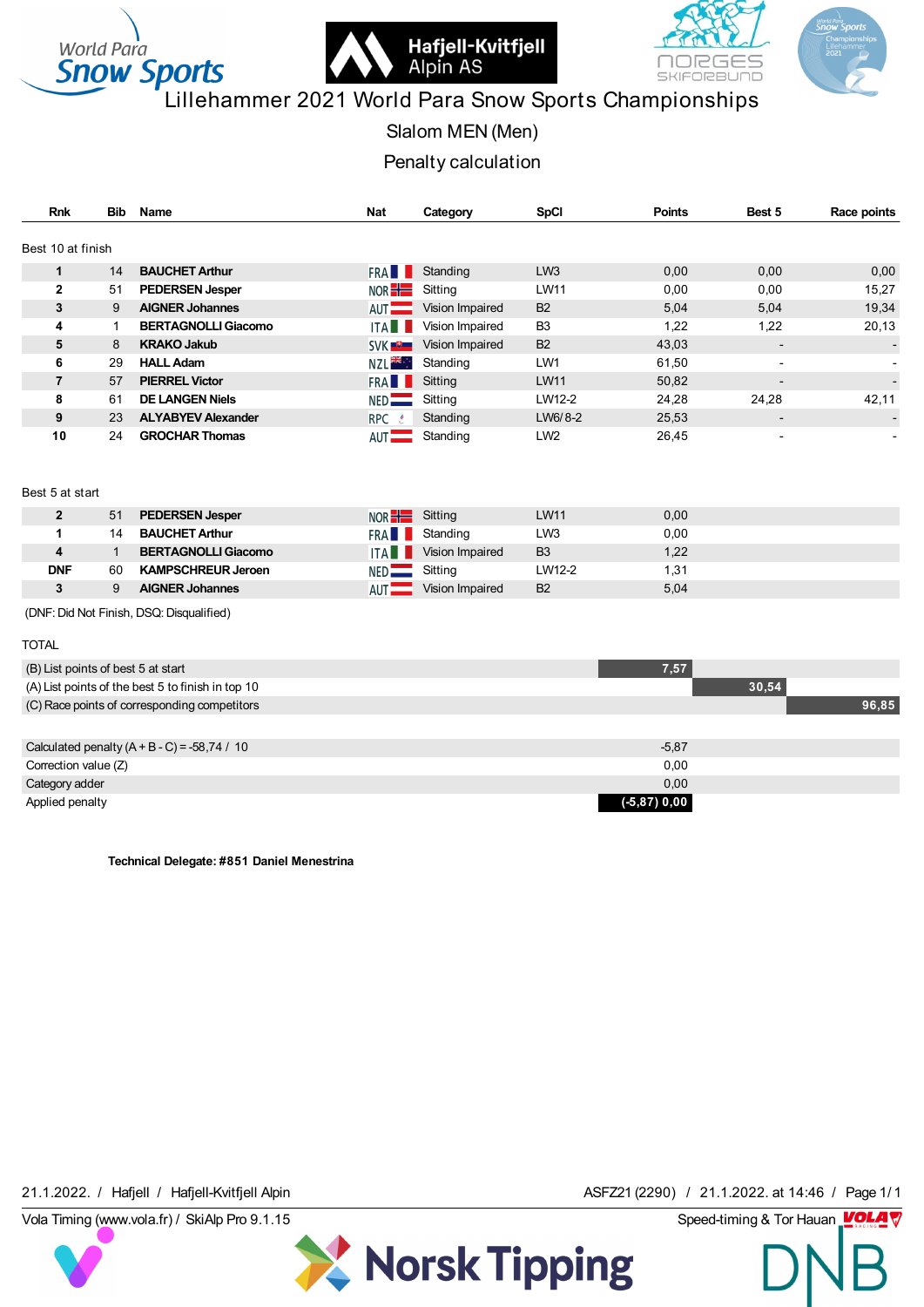



**NetTime** 

# Lillehammer 2021 World Para Snow Sports Championships

Slalom MEN (Men)

Run1 and Show Sports<br>
Slalom MEN (Men)<br>
Run1 analysis-Hdcp/ NetTime

|                  |              | <b>Bib Rnk Name</b>            | <b>SpCI</b>     | Sec.1 H (Rnk) | Sec.2 H (Rnk) | Time H              | Gap H | Sec.1 | Sec.2 | Time    | Gap   |
|------------------|--------------|--------------------------------|-----------------|---------------|---------------|---------------------|-------|-------|-------|---------|-------|
|                  |              |                                |                 |               |               |                     |       |       |       |         |       |
|                  | Men /        | <b>Vision Impaired</b>         |                 |               |               |                     |       |       |       |         |       |
| $\mathbf{1}$     | 2            | <b>BERTAGNOLLI Giacomo</b>     | B <sub>3</sub>  | 22.15<br>(2)  | 21.22<br>(2)  | 43.37               | 0.34  | 26.17 | 25.06 | 51.23   |       |
| 2                | 8            | <b>FRANTSEV Ivan</b>           | B2              | 22.81<br>(6)  | 23.14<br>(9)  | 45.95               | 2.92  | 28.20 | 28.60 | 56.80   | 5.57  |
| 3                | 4            | <b>HARAUS Miroslav</b>         | B <sub>2</sub>  | 22.28<br>(4)  | (3)<br>21.37  | 43.65               | 0.62  | 27.55 | 26.41 | 53.96   | 2.73  |
| 4                | 7            | <b>GOLAS Michal</b>            | B <sub>3</sub>  | 22.87<br>(7)  | 22.70<br>(7)  | 45.57               | 2.54  | 27.02 | 26.81 | 53.83   | 2.60  |
| 5                | 5            | <b>DELEPLACE Hyacinthe</b>     | <b>B2</b>       | 22.97<br>(8)  | 22.26<br>(5)  | 45.23               | 2.20  | 28.40 | 27.52 | 55.92   | 4.69  |
| 6                | 9            | <b>REDKOZUBOV Valerii</b>      | B2              | 23.00<br>(9)  | 22.99<br>(8)  | 45.99               | 2.96  | 28.44 | 28.42 | 56.86   | 5.63  |
| $\mathbf{7}$     | 6            | <b>SIMPSON Neil</b>            | B <sub>3</sub>  | 22.70<br>(5)  | 22.63<br>(6)  | 45.33               | 2.30  | 26.82 | 26.73 | 53.55   | 2.32  |
| 8                | 3            | <b>KRAKO Jakub</b>             | B <sub>2</sub>  | 22.19<br>(3)  | 21.42<br>(4)  | 43.61               | 0.58  | 27.44 | 26.47 | 53.91   | 2.68  |
| 9                | 1            | <b>AIGNER Johannes</b>         | B <sub>2</sub>  | 22.00<br>(1)  | 21.03<br>(1)  | 43.03               |       | 27.20 | 26.00 | 53.20   | 1.97  |
| 10               | 11           | <b>JENSEN Patrick</b>          | B <sub>2</sub>  | 26.40<br>(11) | 26.13<br>(11) | 52.53               | 9.50  | 32.64 | 32.30 | 1:04.94 | 13.71 |
| 11               | 10           | <b>MIZDRAK Damir</b>           | <b>B2</b>       | 25.57<br>(10) | 24.96<br>(10) | 50.53               | 7.50  | 31.61 | 30.86 | 1:02.47 | 11.24 |
| 12 <sup>12</sup> | 12           | <b>HWANG Mingyu</b>            | B <sub>3</sub>  | 27.73<br>(12) | 27.40<br>(12) | 55.13               | 12.10 | 32.76 | 32.36 | 1:05.12 | 13.89 |
| 13               |              | <b>VERBLIUGEVICIUS Karolis</b> | <b>B1</b>       |               |               | Did Not Finish      |       |       |       |         |       |
|                  |              |                                |                 |               |               |                     |       |       |       |         |       |
|                  |              |                                |                 |               |               |                     |       |       |       |         |       |
|                  |              | Men / Standing                 |                 |               |               |                     |       |       |       |         |       |
|                  |              |                                |                 |               |               |                     |       |       |       |         |       |
| 14               | $\mathbf{2}$ | <b>BAUCHET Arthur</b>          | LW <sub>3</sub> | 21.09<br>(1)  | 20.05<br>(2)  | 41.14               | 0.01  | 24.08 | 22.88 | 46.96   | 5.83  |
| 15               | 18           | <b>GOURLEY Mitchell</b>        | LW6/8-2         | 24.07<br>(19) | 22.77<br>(14) | 46.84               | 5.71  | 24.07 | 22.77 | 46.84   | 5.71  |
| 16               | 9            | <b>ORVARSSON Hilmar</b>        | LW <sub>2</sub> | 23.40<br>(12) | 21.74<br>(8)  | 45.14               | 4.01  | 24.11 | 22.40 | 46.51   | 5.38  |
| 17               | 14           | <b>MISAWA Hiraku</b>           | LW <sub>2</sub> | 24.06<br>(18) | 22.41<br>(13) | 46.47               | 5.34  | 24.79 | 23.09 | 47.88   | 6.75  |
| 18               | 25           | <b>WOOD Spencer</b>            | LW9-2           | 25.03<br>(24) | 23.74<br>(25) | 48.77               | 7.64  | 28.35 | 26.88 | 55.23   | 14.10 |
| 19               | 10           | <b>KIIVERI Santeri</b>         | LW6/8-1         | 23.05<br>(8)  | 22.33<br>(12) | 45.38               | 4.25  | 23.91 | 23.16 | 47.07   | 5.94  |
| 20               | 13           | <b>WALSH Thomas Charles</b>    | LW4             | 23.32<br>(11) | 23.02<br>(21) | 46.34               | 5.21  | 24.24 | 23.93 | 48.17   | 7.04  |
| 21               | 7            | <b>BURNHAM Oscar</b>           | LW6/8-2         | 23.23<br>(9)  | 21.61<br>(6)  | 44.84               | 3.71  | 23.23 | 21.61 | 44.84   | 3.71  |
| 22               | 6            | <b>PFYL Thomas</b>             | LW9-2           | 22.93<br>(6)  | 21.68<br>(7)  | 44.61               | 3.48  | 25.97 | 24.54 | 50.51   | 9.38  |
| 23               | 4            | <b>ALYABYEV Alexander</b>      | LW6/8-2         | 22.42<br>(3)  | 21.47<br>(5)  | 43.89               | 2.76  | 22.42 | 21.47 | 43.89   | 2.76  |
| 24               | 8            | <b>GROCHAR Thomas</b>          | LW <sub>2</sub> | 22.74<br>(4)  | 22.17<br>(9)  | 44.91               | 3.78  | 23.43 | 22.85 | 46.28   | 5.15  |
| 25               | 17           | <b>MIKUSHIN Alexey</b>         | LW6/8-1         | 23.70<br>(14) | 22.98<br>(20) | 46.68               | 5.55  | 24.58 | 23.83 | 48.41   | 7.28  |
| 26               | 22           | <b>TAKAHASHI Kohei</b>         | LW9-2           | 24.38<br>(21) | 23.38<br>(23) | 47.76               | 6.63  | 27.61 | 26.47 | 54.08   | 12.95 |
| 27               | 1            | <b>BUGAEV Aleksei</b>          | LW6/8-2         | 21.38<br>(2)  | 19.75<br>(1)  | 41.13               |       | 21.38 | 19.75 | 41.13   |       |
| 28               | 27           | <b>KEEFE Jesse</b>             | LW4             | 25.09<br>(25) | 24.36<br>(28) | 49.45               | 8.32  | 26.08 | 25.32 | 51.40   | 10.27 |
| 29               | 3            | <b>HALL Adam</b>               | LW1             | 23.01<br>(7)  | 20.54<br>(3)  | 43.55               | 2.42  | 28.03 | 25.02 | 53.05   | 11.92 |
| 30               | 15           | <b>CUCHE Robin</b>             | LW9-2           | 23.61<br>(13) | 22.90<br>(18) | 46.51               | 5.38  | 26.74 | 25.93 | 52.67   | 11.54 |
| 31 12            |              | <b>WHITLEY James</b>           | LW5/7-3         | 23.94 (16)    | 22.26 (10)    | 46.20               | 5.07  | 25.10 | 23.34 | 48.44   | 7.31  |
| 32 18            |              | <b>BROISIN Jordan</b>          | LW4             | 23.98<br>(17) | 22.86 (17)    | 46.84               | 5.71  | 24.93 | 23.76 | 48.69   | 7.56  |
| 33 5             |              | <b>PELIZZARI Federico</b>      | LW6/8-2         | (5)<br>22.78  | 21.13<br>(4)  | 43.91               | 2.78  | 22.78 | 21.13 | 43.91   | 2.78  |
| 34 11            |              | <b>LINDSTROEM Aaron</b>        | LW6/8-2         | 23.29<br>(10) | 22.31<br>(11) | 45.60               | 4.47  | 23.29 | 22.31 | 45.60   | 4.47  |
| 35 21            |              | <b>GLOETZNER Christoph</b>     | LW <sub>2</sub> | (23)<br>24.63 | 22.78 (16)    | 47.41               | 6.28  | 25.38 | 23.47 | 48.85   | 7.72  |
| 36 16            |              | <b>SEGERS Jules</b>            | LW9-2           | 23.86<br>(15) | 22.77<br>(14) | 46.63               | 5.50  | 27.02 | 25.78 | 52.80   | 11.67 |
| 37 29            |              | <b>SZCZESNY Andrzej</b>        | LW <sub>2</sub> | 25.59<br>(30) | 24.31 (27)    | 49.90               | 8.77  | 26.37 | 25.05 | 51.42   | 10.29 |
| 38               |              | <b>O'CALLAGHAN Jonty</b>       | LW9-1           | 27.49         |               | Did Not Finish      |       | 33.43 |       |         |       |
| 39               |              | <b>BOURDENX Manoel</b>         | LW4             | 22.45         |               | Disqualified        |       | 23.34 |       |         |       |
| 40 33            |              | <b>HALGREN Patrick</b>         | LW <sub>2</sub> | 27.49<br>(32) | 28.13 (33)    | 55.62               | 14.49 | 28.33 | 28.98 | 57.31   | 16.18 |
| 41 20            |              | <b>PUIG DAVI Roger</b>         | LW9-2           | 24.13<br>(20) | 22.93 (19)    | 47.06               | 5.93  | 27.33 | 25.96 | 53.29   | 12.16 |
| 42 26            |              | <b>KRESS Leander</b>           | LW <sub>2</sub> | 25.42 (28)    | 23.59 (24)    | 49.01               | 7.88  | 26.19 | 24.31 | 50.50   | 9.37  |
| 43               | 30           | <b>HARAGHEY Andrew</b>         | LW1             | 25.57<br>(29) | 24.50 (30)    | 50.07               | 8.94  | 31.15 | 29.84 | 1:00.99 | 19.86 |
| 44               |              | <b>VASILEV Ivan</b>            | LW6/8-2         | 24.84         |               | <b>Disqualified</b> |       | 24.84 |       |         |       |
|                  |              |                                |                 |               |               |                     |       |       |       |         |       |

X Norsk Tipping

Vola Timing (www.vola.fr) / SkiAlp Pro 9.1.15 Speed-timing & Tor Hauan 21.1.2022. / Hafjell / Hafjell-Kvitfjell Alpin ASFZ21 (2290) / 21.1.2022. at 14:47 / Page 1/2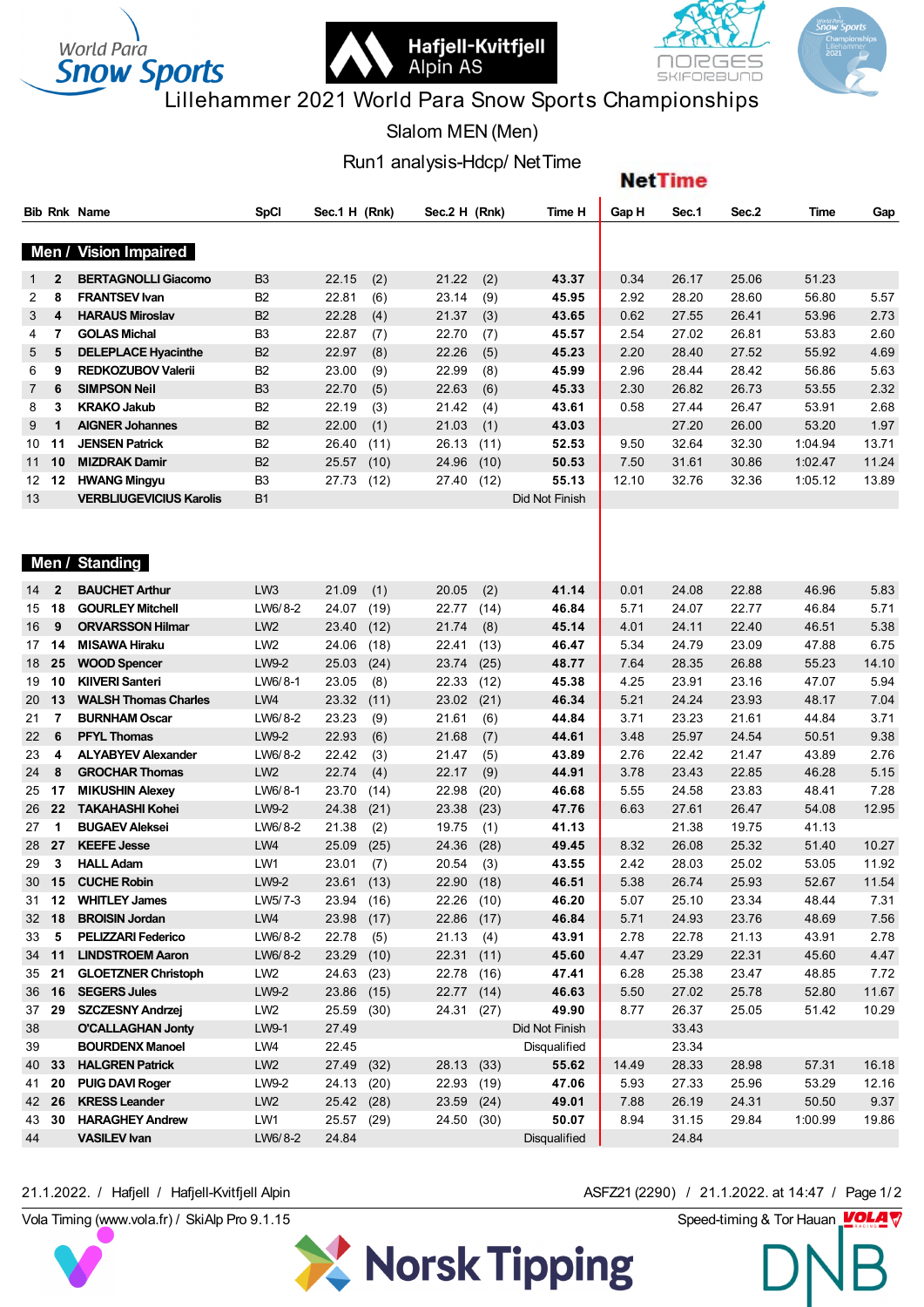### Lillehammer 2021 World Para Snow Sports Championships Slalom MEN (Men) Run1 analysis-Hdcp/ NetTime

| <b>NetTime</b> |  |
|----------------|--|
|                |  |

|              |                         | <b>Bib Rnk Name</b>          | <b>SpCI</b>     | Sec.1 H (Rnk) |      | Sec.2 H (Rnk) |      | Time H               | Gap H | Sec.1   | Sec.2 | Time    | Gap   |
|--------------|-------------------------|------------------------------|-----------------|---------------|------|---------------|------|----------------------|-------|---------|-------|---------|-------|
|              | 45 28                   | <b>STUUT Jeffrey</b>         | LW <sub>3</sub> | 25.29         | (27) | 24.39         | (29) | 49.68                | 8.55  | 28.87   | 27.83 | 56.70   | 15.57 |
|              | 46 23                   | <b>KOIKE Gakuta</b>          | LW6/8-2         | 25.17         | (26) | 23.24         | (22) | 48.41                | 7.28  | 25.17   | 23.24 | 48.41   | 7.28  |
|              | 47 34                   | <b>MOXLEY Martin</b>         | LW9-2           | 28.57         | (34) | 29.48         | (34) | 58.05                | 16.92 | 32.35   | 33.38 | 1:05.73 | 24.60 |
| 48           | 32                      | <b>NILSSON GRASTO Marcus</b> | LW5/7-2         | 27.75         | (33) | 26.56         | (31) | 54.31                | 13.18 | 29.24   | 27.99 | 57.23   | 16.10 |
| 49           | 24                      | <b>SKOGLUND Arvid</b>        | LW6/8-2         | 24.55         | (22) | 24.16         | (26) | 48.71                | 7.58  | 24.55   | 24.16 | 48.71   | 7.58  |
| 50 31        |                         | <b>MAZI Remi</b>             | LW6/8-2         | 26.46         | (31) | 26.83         | (32) | 53.29                | 12.16 | 26.46   | 26.83 | 53.29   | 12.16 |
|              |                         | Men / Sitting                |                 |               |      |               |      |                      |       |         |       |         |       |
| $51 \quad 1$ |                         | <b>PEDERSEN Jesper</b>       | <b>LW11</b>     | 21.43         | (1)  | 20.63         | (1)  | 42.06                |       | 28.95   | 27.85 | 56.80   | 2.15  |
| 52           | 6                       | <b>SLIVNIK Jernej</b>        | LW12-1          | 23.56         | (5)  | 22.30         | (6)  | 45.86                | 3.80  | 30.96   | 29.29 | 1:00.25 | 5.60  |
| 53           |                         | <b>BAMBUR Jasmin</b>         | <b>LW11</b>     | 29.59         |      | 25.13         |      | <b>Disqualified</b>  |       | 39.97   | 33.93 |         |       |
| 54           | $\overline{7}$          | <b>MEIJER Floris</b>         | LW10-2          | 23.89         | (7)  | 23.34         | (7)  | 47.23                | 5.17  | 32.70   | 31.95 | 1:04.65 | 10.00 |
| 55           |                         | <b>BAMBOUSEK Pavel</b>       | LW12-1          | 27.19         |      |               |      | Did Not Finish       |       | 35.72   |       |         |       |
|              | 56 10                   | <b>DRUGAN Ravi</b>           | LW12-2          | 26.55         | (11) | 25.16         | (10) | 51.71                | 9.65  | 33.56   | 31.79 | 1:05.35 | 10.70 |
| 57 2         |                         | <b>PIERREL Victor</b>        | LW11            | 22.33         | (3)  | 20.87         | (2)  | 43.20                | 1.14  | 30.16   | 28.18 | 58.34   | 3.69  |
| 58           | 5                       | <b>SIKORSKI Igor</b>         | <b>LW11</b>     | 23.82         | (6)  | 22.03         | (5)  | 45.85                | 3.79  | 32.18   | 29.74 | 1:01.92 | 7.27  |
| 59           |                         | <b>GFATTERHOFER Markus</b>   | LW10-1          | 25.13         |      |               |      | <b>Disqualified</b>  |       | 37.06   |       |         |       |
| 60           | 3                       | <b>KAMPSCHREUR Jeroen</b>    | LW12-2          | 22.17         | (2)  | 21.07         | (3)  | 43.24                | 1.18  | 28.02   | 26.63 | 54.65   |       |
| 61           | $\overline{\mathbf{4}}$ | <b>DE LANGEN Niels</b>       | LW12-2          | 22.58         | (4)  | 21.79         | (4)  | 44.37                | 2.31  | 28.54   | 27.54 | 56.08   | 1.43  |
| 62           |                         | <b>BRAZ-DAGAND Lou</b>       | LW10-2          |               |      |               |      | Did Not Finish       |       |         |       |         |       |
| 63           |                         | <b>TAULMAN Kyle</b>          | <b>LW11</b>     | 28.30         |      | 38.80         |      | <b>Disqualified</b>  |       | 38.22   | 52.40 |         |       |
| 64           | 8                       | <b>PLANTEY Enrique</b>       | LW11            | 25.44         | (8)  | 23.44         | (8)  | 48.88                | 6.82  | 34.36   | 31.66 | 1:06.02 | 11.37 |
| 65 11        |                         | <b>HAN Sang Min</b>          | LW12-1          | 26.35         | (10) | 27.13         | (11) | 53.48                | 11.42 | 34.62   | 35.64 | 1:10.26 | 15.61 |
| 66           |                         | <b>PELIT Murat</b>           | <b>LW11</b>     | 27.19         |      |               |      | Did Not Finish       |       | 36.73   |       |         |       |
|              | 67 15                   | <b>SHEEN Dan</b>             | LW12-2          | 35.51         | (15) | 31.69         | (15) | 1:07.20              | 25.14 | 44.88   | 40.05 | 1:24.93 | 30.28 |
| 68           |                         | <b>SLEGG Alex</b>            | LW12-1          |               |      |               |      | Did Not Finish       |       |         |       |         |       |
| 69           | 9                       | <b>HANLON Josh</b>           | LW12-2          | 25.82         | (9)  | 23.60         | (9)  | 49.42                | 7.36  | 32.64   | 29.82 | 1:02.46 | 7.81  |
| 70           |                         | <b>EWEN Aaron</b>            | <b>LW11</b>     | 26.23         |      |               |      | Did Not Finish       |       | 35.43   |       |         |       |
|              | 71 14                   | <b>CHRISTEN Pascal</b>       | LW10-2          | 31.34         | (14) | 27.51         | (12) | 58.85                | 16.79 | 42.90   | 37.66 | 1:20.56 | 25.91 |
| 72           |                         | <b>ENIGL Robert</b>          | LW12-1          | 27.85         |      |               |      | Did Not Finish       |       | 36.59   |       |         |       |
|              | 73 12                   | <b>NYBO Adam Bording</b>     | LW12-1          | 28.41         | (13) | 27.78         | (13) | 56.19                | 14.13 | 37.32   | 36.50 | 1:13.82 | 19.17 |
|              | 74 13                   | <b>DRAHOS Petr</b>           | LW12-1          | 28.24         | (12) | 30.12 (14)    |      | 58.36                | 16.30 | 37.10   | 39.56 | 1:16.66 | 22.01 |
| 75           |                         | <b>JANG Daegyun</b>          | LW12-1          |               |      |               |      | Did Not Finish       |       |         |       |         |       |
| 76           |                         | <b>DUMITY Richard</b>        | LW10-1          | 1:01.47       |      |               |      | Did Not Finish       |       | 1:30.64 |       |         |       |
| 77           |                         | <b>GYUROV Vladimir</b>       | LW10-1          |               |      |               |      | <b>Did Not Start</b> |       |         |       |         |       |
| 78           |                         | <b>ABBASOV Dashqin</b>       | LW12-1          |               |      |               |      | Did Not Finish       |       |         |       |         |       |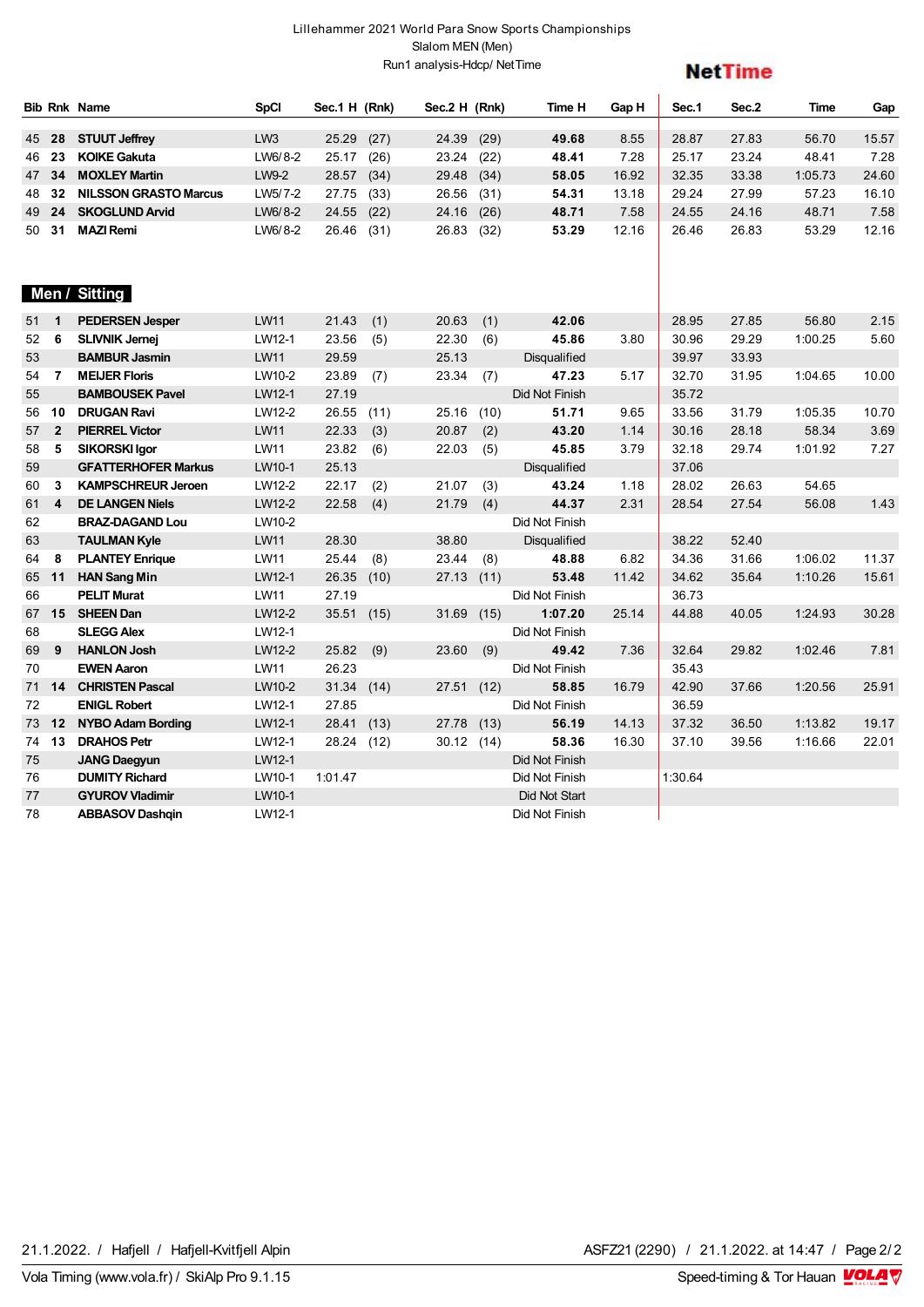



**NetTime** 

# **Snow Sports**<br>Lillehammer 2021 World Para Snow Sports Championships

Slalom MEN (Men)

Run analysis Run2

|                  |                | <b>Bib Rnk Name</b>            | <b>SpCI</b>     | Sec.1 H (Rnk) | Sec.2 H (Rnk) |      | Time H         | Gap H | Sec.1 | Sec.2 | Time    | Gap   |
|------------------|----------------|--------------------------------|-----------------|---------------|---------------|------|----------------|-------|-------|-------|---------|-------|
|                  |                |                                |                 |               |               |      |                |       |       |       |         |       |
|                  | Men /          | <b>Vision Impaired</b>         |                 |               |               |      |                |       |       |       |         |       |
| $\mathbf{1}$     | $\mathbf 1$    | <b>BERTAGNOLLI Giacomo</b>     | B <sub>3</sub>  | 22.54<br>(2)  | 22.38         | (1)  | 44.92          |       | 26.63 | 26.44 | 53.07   |       |
| 2                | 8              | <b>FRANTSEV Ivan</b>           | B <sub>2</sub>  | 23.59<br>(8)  | 25.09         | (8)  | 48.68          | 3.76  | 29.17 | 31.01 | 1:00.18 | 7.11  |
| 3                |                | <b>HARAUS Miroslav</b>         | B <sub>2</sub>  | 22.30         |               |      | Did Not Finish |       | 27.57 |       |         |       |
| 4                | 4              | <b>GOLAS Michal</b>            | B <sub>3</sub>  | 23.12<br>(4)  | 23.41         | (4)  | 46.53          | 1.61  | 27.32 | 27.65 | 54.97   | 1.90  |
| 5                | 5              | <b>DELEPLACE Hyacinthe</b>     | B <sub>2</sub>  | 23.25<br>(6)  | 24.14         | (5)  | 47.39          | 2.47  | 28.75 | 29.84 | 58.59   | 5.52  |
| 6                | 6              | <b>REDKOZUBOV Valerii</b>      | B <sub>2</sub>  | 23.43<br>(7)  | 24.35         | (6)  | 47.78          | 2.86  | 28.97 | 30.10 | 59.07   | 6.00  |
| $\overline{7}$   | $\overline{7}$ | <b>SIMPSON Neil</b>            | B <sub>3</sub>  | 23.20<br>(5)  | 24.60         | (7)  | 47.80          | 2.88  | 27.41 | 29.06 | 56.47   | 3.40  |
| 8                | 3              | <b>KRAKO Jakub</b>             | B <sub>2</sub>  | 22.62<br>(3)  | 22.99         | (3)  | 45.61          | 0.69  | 27.97 | 28.41 | 56.38   | 3.31  |
| 9                | $\overline{2}$ | <b>AIGNER Johannes</b>         | B <sub>2</sub>  | 22.27<br>(1)  | 22.88         | (2)  | 45.15          | 0.23  | 27.54 | 28.27 | 55.81   | 2.74  |
| 10               |                | <b>JENSEN Patrick</b>          | B <sub>2</sub>  | 26.11         |               |      | Did Not Finish |       | 32.28 |       |         |       |
| 11               | 9              | <b>MIZDRAK Damir</b>           | B <sub>2</sub>  | 26.38<br>(9)  | 26.56         | (9)  | 52.94          | 8.02  | 32.62 | 32.83 | 1:05.45 | 12.38 |
| 12 <sup>12</sup> | 10             | <b>HWANG Mingyu</b>            | B <sub>3</sub>  | 27.64<br>(10) | 27.64         | (10) | 55.28          | 10.36 | 32.66 | 32.64 | 1:05.30 | 12.23 |
| 13               |                | <b>VERBLIUGEVICIUS Karolis</b> | <b>B1</b>       |               |               |      |                |       |       |       |         |       |
|                  |                |                                |                 |               |               |      |                |       |       |       |         |       |
|                  |                |                                |                 |               |               |      |                |       |       |       |         |       |
|                  | Men /          | <b>Standing</b>                |                 |               |               |      |                |       |       |       |         |       |
| 14               | 1              | <b>BAUCHET Arthur</b>          | LW <sub>3</sub> | 21.83<br>(1)  | 22.50         | (1)  | 44.33          |       | 24.92 | 25.68 | 50.60   | 2.72  |
| 15               | 15             | <b>GOURLEY Mitchell</b>        | LW6/8-2         | 24.81<br>(13) | 25.68         | (16) | 50.49          | 6.16  | 24.81 | 25.68 | 50.49   | 2.61  |
| 16               | 4              | <b>ORVARSSON Hilmar</b>        | LW <sub>2</sub> | 24.07<br>(9)  | 23.57         | (3)  | 47.64          | 3.31  | 24.80 | 24.29 | 49.09   | 1.21  |
| 17               | 16             | <b>MISAWA Hiraku</b>           | LW <sub>2</sub> | 25.32<br>(16) | 25.24         | (15) | 50.56          | 6.23  | 26.09 | 26.01 | 52.10   | 4.22  |
| 18               |                | <b>WOOD Spencer</b>            | LW9-2           | 25.94         |               |      | Did Not Finish |       | 29.38 |       |         |       |
| 19               | 5              | <b>KIIVERI Santeri</b>         | LW6/8-1         | 24.06<br>(8)  | 23.68         | (4)  | 47.74          | 3.41  | 24.96 | 24.55 | 49.51   | 1.63  |
| 20               | 9              | <b>WALSH Thomas Charles</b>    | LW4             | 24.01<br>(6)  | 25.11         | (12) | 49.12          | 4.79  | 24.96 | 26.09 | 51.05   | 3.17  |
| 21               | 8              | <b>BURNHAM Oscar</b>           | LW6/8-2         | 24.31<br>(11) | 24.22         | (7)  | 48.53          | 4.20  | 24.31 | 24.22 | 48.53   | 0.65  |
| 22               |                | <b>PFYL Thomas</b>             | LW9-2           | 23.64         |               |      | Did Not Finish |       | 26.77 |       |         |       |
| 23               | 6              | <b>ALYABYEV Alexander</b>      | LW6/8-2         | 23.71<br>(5)  | 24.17         | (6)  | 47.88          | 3.55  | 23.71 | 24.17 | 47.88   |       |
| 24               | 3              | <b>GROCHAR Thomas</b>          | LW <sub>2</sub> | 23.21<br>(3)  | 23.87         | (5)  | 47.08          | 2.75  | 23.92 | 24.59 | 48.51   | 0.63  |
| 25               | 10             | <b>MIKUSHIN Alexey</b>         | LW6/8-1         | 24.23<br>(10) | 25.14         | (13) | 49.37          | 5.04  | 25.13 | 26.07 | 51.20   | 3.32  |
| 26               |                | <b>TAKAHASHI Kohei</b>         | LW9-2           |               |               |      | Did Not Finish |       |       |       |         |       |
| 27               | 18             | <b>BUGAEV Aleksei</b>          | LW6/8-2         | 22.55<br>(2)  | 29.28         | (21) | 51.83          | 7.50  | 22.55 | 29.28 | 51.83   | 3.95  |
| 28               |                | <b>KEEFE Jesse</b>             | LW4             |               |               |      | Did Not Finish |       |       |       |         |       |
| 29               | $\mathbf{2}$   | <b>HALL Adam</b>               | LW1             | 23.64<br>(4)  | 23.01         | (2)  | 46.65          | 2.32  | 28.80 | 28.03 | 56.83   | 8.95  |
|                  | 30 17          | <b>CUCHE Robin</b>             | LW9-2           | 25.09 (14)    | 25.87 (17)    |      | 50.96          | 6.63  | 28.41 | 29.29 | 57.70   | 9.82  |
|                  | 31 11          | <b>WHITLEY James</b>           | LW5/7-3         | 24.71<br>(12) | 24.86 (10)    |      | 49.57          | 5.24  | 25.91 | 26.06 | 51.97   | 4.09  |
|                  | $32 \quad 7$   | <b>BROISIN Jordan</b>          | LW4             | $24.02$ (7)   | 24.23         | (8)  | 48.25          | 3.92  | 24.97 | 25.18 | 50.15   | 2.27  |
| 33               |                | <b>PELIZZARI Federico</b>      | LW6/8-2         |               |               |      | Did Not Finish |       |       |       |         |       |
| 34               |                | <b>LINDSTROEM Aaron</b>        | LW6/8-2         | 24.18         |               |      | Did Not Finish |       | 24.18 |       |         |       |
|                  |                | 35 12 GLOETZNER Christoph      | LW <sub>2</sub> | 25.32 (16)    | 24.67         | (9)  | 49.99          | 5.66  | 26.09 | 25.42 | 51.51   | 3.63  |
|                  |                | 36 13 SEGERS Jules             | LW9-2           | 25.59 (18)    | 24.86 (10)    |      | 50.45          | 6.12  | 28.98 | 28.15 | 57.13   | 9.25  |
|                  |                | 37 20 SZCZESNY Andrzej         | LW <sub>2</sub> | 27.06 (20)    | 27.57 (19)    |      | 54.63          | 10.30 | 27.88 | 28.41 | 56.29   | 8.41  |
| 38               |                | <b>O'CALLAGHAN Jonty</b>       | LW9-1           |               |               |      |                |       |       |       |         |       |
| 39               |                | <b>BOURDENX Manoel</b>         | LW4             |               |               |      |                |       |       |       |         |       |
|                  | 40 22          | <b>HALGREN Patrick</b>         | LW <sub>2</sub> | 28.95 (22)    | 30.31(22)     |      | 59.26          | 14.93 | 29.83 | 31.23 | 1:01.06 | 13.18 |
| 41               |                | <b>PUIG DAVI Roger</b>         | LW9-2           | 24.53         |               |      | Did Not Finish |       | 27.78 |       |         |       |
|                  | 42 19          | <b>KRESS Leander</b>           | LW <sub>2</sub> | 26.67 (19)    | 26.42 (18)    |      | 53.09          | 8.76  | 27.48 | 27.22 | 54.70   | 6.82  |
| 43               |                | <b>HARAGHEY Andrew</b>         | LW1             | 25.57         |               |      | Did Not Finish |       | 31.15 |       |         |       |
| 44               |                | <b>VASILEV Ivan</b>            | LW6/8-2         |               |               |      |                |       |       |       |         |       |
|                  |                |                                |                 |               |               |      |                |       |       |       |         |       |

X Norsk Tipping

Vola Timing (www.vola.fr) / SkiAlp Pro 9.1.15 Speed-timing & Tor Hauan 21.1.2022. / Hafjell / Hafjell-Kvitfjell Alpin ASFZ21 (2290) / 21.1.2022. at 14:48 / Page 1/2